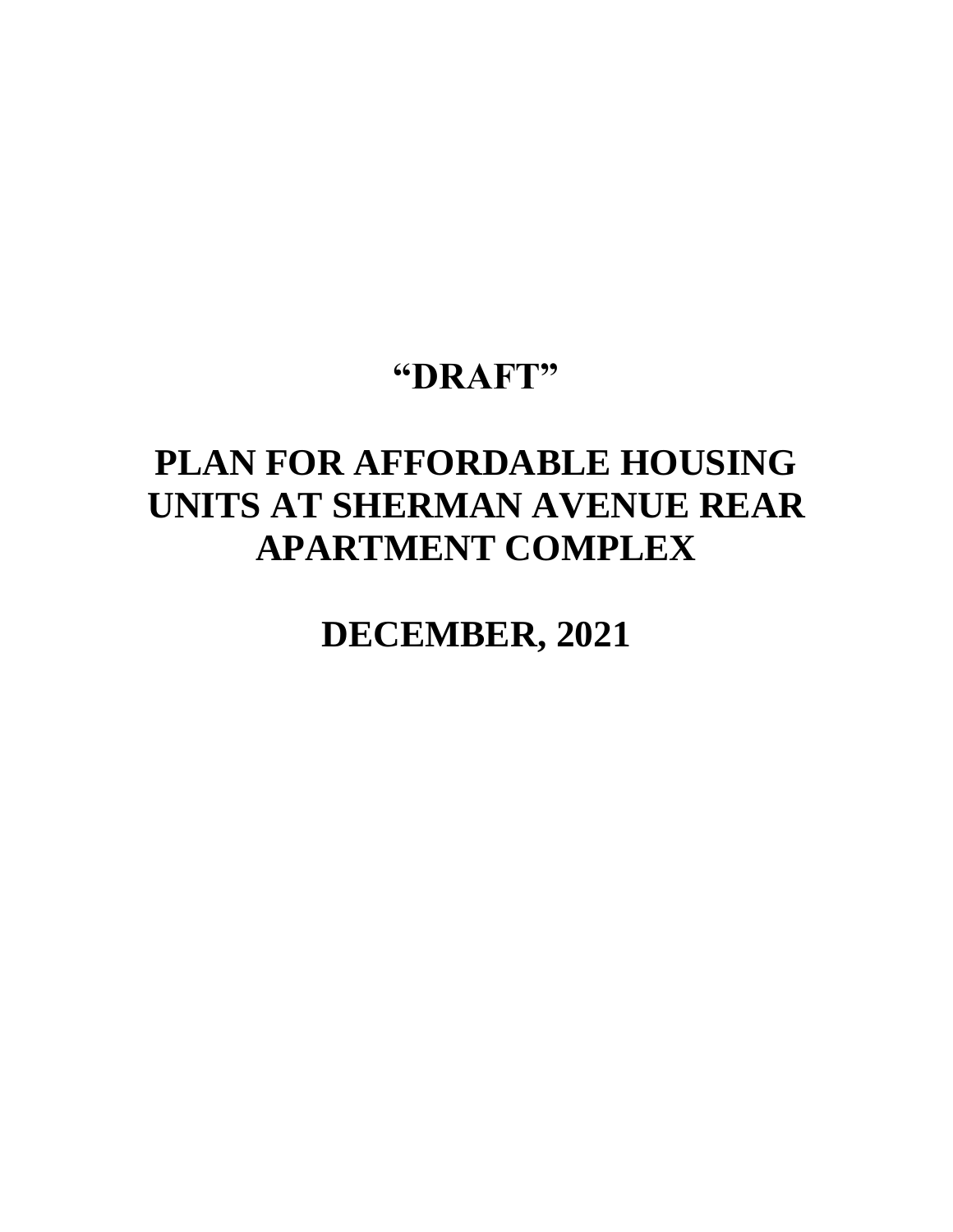#### **INTRODUCTION**

John Ranciato, an individual with a business address of 238 Hall Avenue, Wallingford, Connecticut 06492 ( the "Owner") has prepared this Affordability Plan to carry out the planned construction and subsequent leasing of affordable housing units in **THE SHERMAN AVENUE REAR APARTMENT COMPLEX**, located at 455 Sherman Avenue Rear, Hamden, Connecticut.

The Owner has proposed a total of 31 units, to be contained within four (4) buildings. Two (2) of the units will be fully handicapped accessible one (1) bedroom units. The remaining twenty-nine (29) units will include twenty-seven (27) two (2) bedroom units and two (2) three (3) bedroom units. Thirty (30%) percent of the 29 units, or nine (9) of the units, will be designated as "affordable housing units" as defined in Connecticut General Statutes ("Conn. Gen. Stat.") § 8-30g. This Affordability Plan describes how the regulations regarding affordability will be administered.

#### **I. Units Designated For Affordable Housing.**

Nine (9) of the two (2) bedroom units at **THE SHERMAN AVENUE REAR APARTMENT COMPLEX** will be designated as affordable housing units, as defined by Conn. Gen. Stat. § 8-30g. The affordable units will be dispersed throughout the site. Exhibit 1 is attached depicting the Unit Styles with floor plans and exterior elevations.

#### **II. Period Of Designations.**

The affordable units shall be designated as affordable housing units for forty (40) years. The forty (40) year affordability period shall be calculated separately for each affordable unit, and the period shall begin on the date of sale or rental to a unit owner/lessee.

#### **III. Development Sequence**.

The affordable units will be built and offered for rent at the same pace as construction and rent of market-rate units. It is the Owner's intent, therefore, to build and offer to rent three affordable units for every ten market-rate units built.

#### **IV. Nature Of Construction Of Affordable Units And Market-Rate Units.**

Within **THE SHERMAN AVENUE REAR APARTMENT COMPLEX** affordable units shall be comparable to the square footage of the market-rate units in their class (i.e., approximate footprint size) and shall be constructed with the architectural design and using exterior materials comparable to and compatible with those used in market-rate units.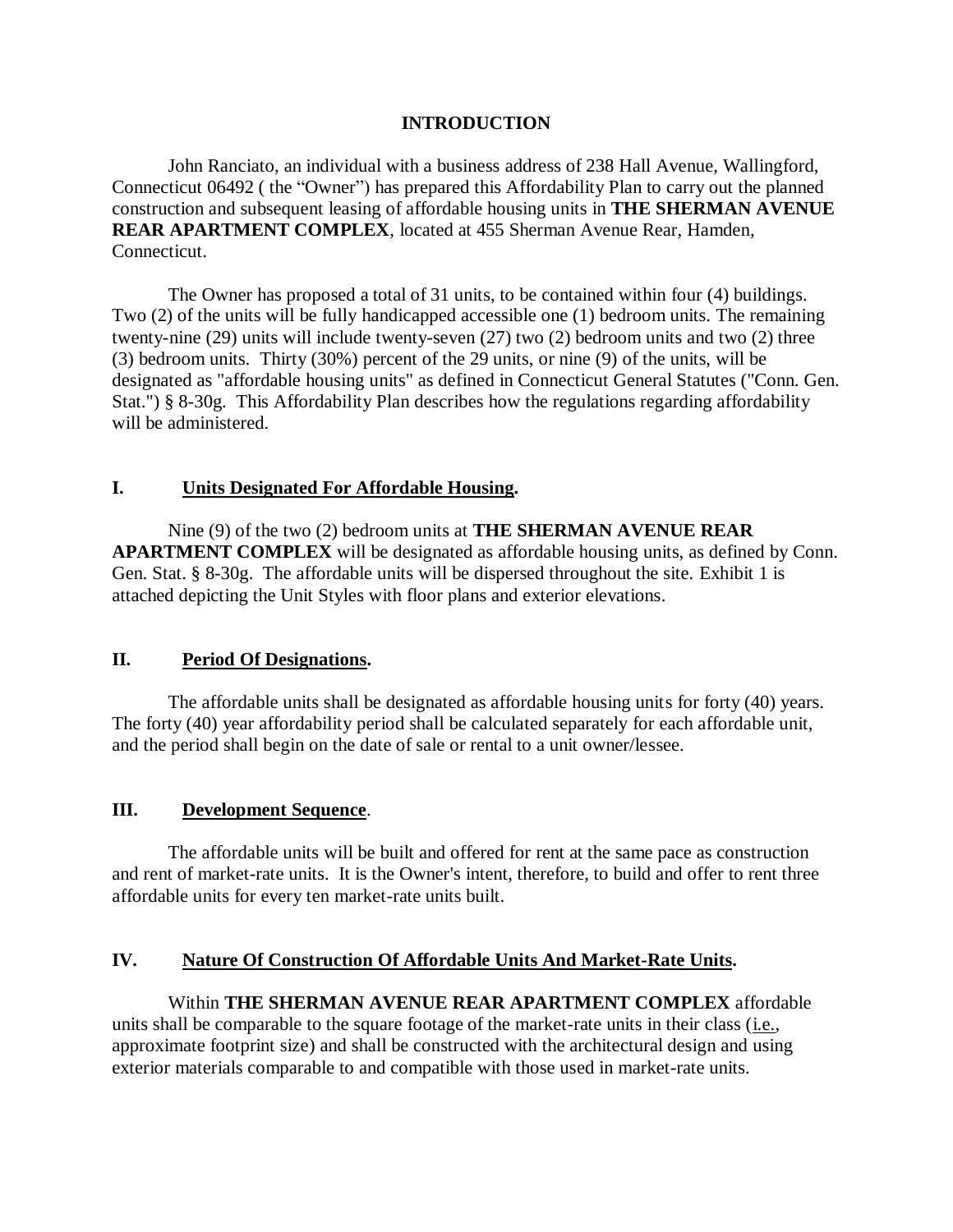## **V. Entity Responsible For Administration And Compliance.**

This Affordability Plan will be administered by the Owner, or its successors and assigns. The Owner is a real estate company with personnel experienced in affordable housing. The entity with responsibility to ensure compliance with this plan shall be known as the "Administrator." The Administrator, which will be identified in writing to the Hamden Planning and Zoning Commission, shall submit a status report to the Town Planner on compliance with this Affordability Plan annually on or about January 31 of each year.

#### **VI. Affirmative Fair Housing Marketing Plan.**

The leasing of both affordable units and market rate units in **THE SHERMAN AVENUE REAR APARTMENT COMPLEX** shall be publicized, using State regulations for affirmative fair housing marketing programs as guidelines. The purpose of such efforts shall be to apprise residents of municipalities of relatively high concentrations of minority populations of the availability of such units. The Administrator shall have responsibility for compliance with this section. Notices of initial availability of units shall be provided, at a minimum, by advertising at least two times in a newspaper of general circulation in such identified municipalities. The Administrator shall also provide such notices to the Hamden Planning and Zoning Commission, the Town of Hamden, the local housing authority, and the Hamden Board of Education. Such notices shall include a description of the available affordable units(s), the eligibility criteria for potential lessees or purchasers, the Maximum Rental Price (as hereinafter defined), and the availability of application forms and additional information.

Using the above-referenced State regulations as guidelines, dissemination of information about available affordable and market rate units shall include:

- A. Analyzing census, Connecticut Department of Economic and Community Development town profiles, and other data to identify racial and ethnic groups least likely to apply based on representation in East Haven's population, including Asian Pacific, Black, Hispanic, and Native American populations.
- B. Announcements/advertisements in publications and other media that will reach minority populations, including newspapers, such as The New Haven Register, or radio stations serving New Haven and other towns in the metropolitan statistical area and regional planning area, and advertisements or flyers likely to be viewed on public transportation or public highway areas.
- C. Announcements to social service agencies and other community contacts serving low-income minority families (including churches, civil rights organizations, housing authority and other housing authorities in towns represented in the Greater New Haven Regional Planning Agency, legal services organizations, etc.).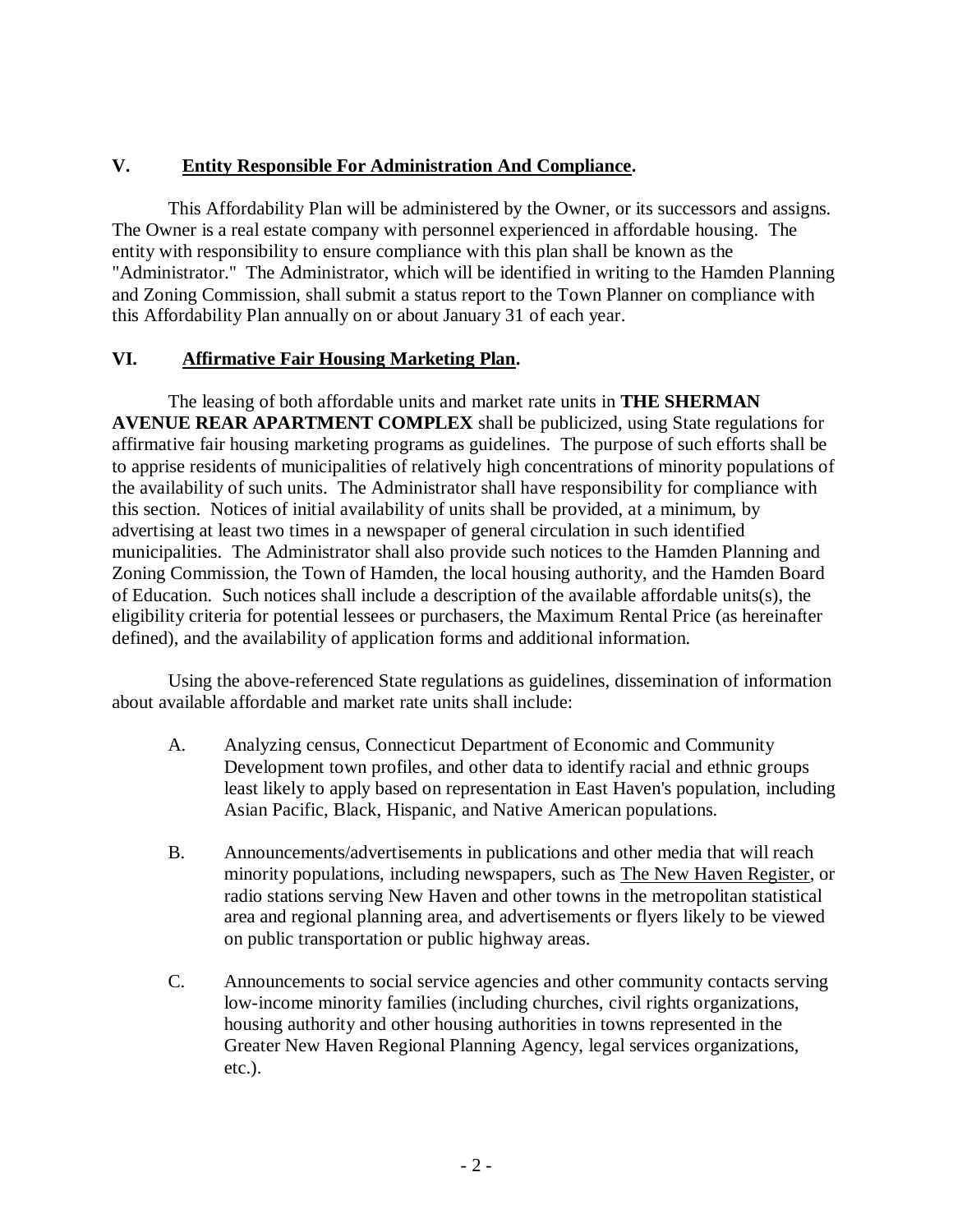- D. Assistance to minority applicants in processing applications.
- E. Marketing efforts in geographic area of high minority concentrations within the housing market area and metropolitan statistical area.
- F. Beginning affirmative marketing efforts prior to general marketing of units, and repeating again during initial marketing and at 50 percent completion.

All notices shall comply with the federal Fair Housing Act, 42 U.S.C. §§ 3601 et seq. and the Connecticut Fair Housing Act, Conn. Gen. Stat. §§ 46a-64b, 64c (together, the "Fair Housing Acts").

## **VII. Eligibility.**

Eligibility of families or households to rent an affordable unit in **THE SHERMAN AVENUE REAR APARTMENT COMPLEX** shall be determined by the Administrator in accordance with Conn. Gen., Stat. § 8-30g, as amended.

A. 80 Percent of Median Income Units.

Households whose income is less than or equal to 80 percent of the area median income or 80 percent of the state median income, whichever is less, as determined by the U. S. Department of Housing and Urban Development ("HUD"), shall be eligible to lease five of the affordable units designated for 80 percent median income.

B. 60 Percent of Median Income Units

Households whose income is less than or equal to 60 percent of the area median income or 60 percent of the state median income, whichever is less, as determined by the U. S. Department of Housing and Urban Development ("HUD"), shall be eligible to lease four of the affordable units designated for 60 percent median income.

## **VIII. Application Process.**

A household seeking to lease of one of the affordable units ("Applicant") must complete an application to determine eligibility. The application form and process shall comply with the Fair Housing Acts.

## A. Application Form.

The application form for affordable units shall be provided by the Administrator and shall include an income certification form. In general, income for purposes of determining an Applicant's qualification shall include the Applicant family's total anticipated income from all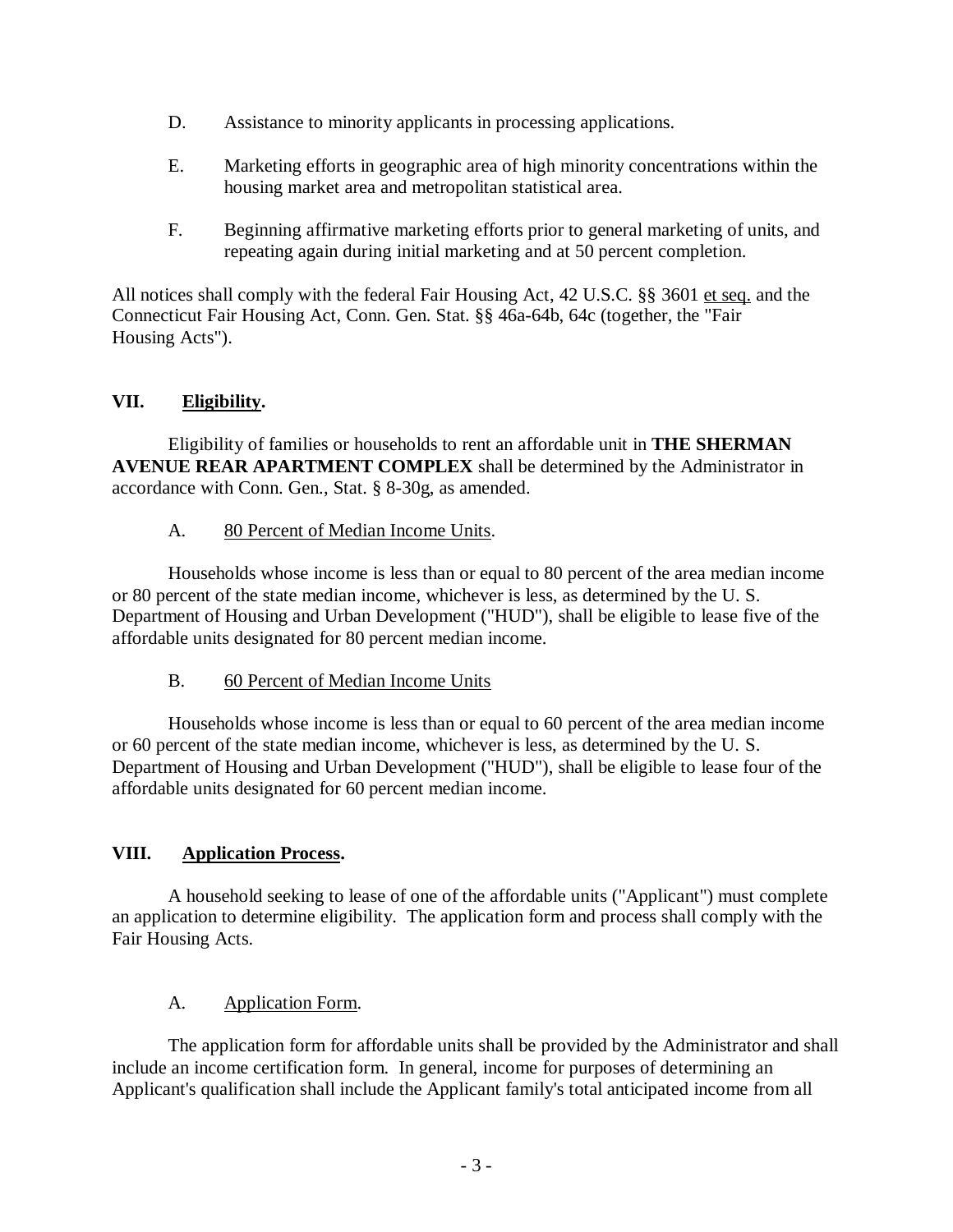sources for the twelve (12) month period following the date the application is submitted ("Application Date"). If the Applicant's financial disclosures indicate that the Applicant may experience a significant change in the Applicant's future income during the twelve (12) month period, the Administrator shall not consider this change unless there is a reasonable assurance that the change will in fact occur. The Applicant's income need not be re-verified after the time of initial purchase but shall be re-verified whenever a lease is renewed. In determining what is and is not to be included in the definition of family annual income, the Administrator shall use the criteria set forth by HUD and listed on Schedule A, attached.<sup>1</sup>

## B. Applicant Interview.

The Administrator shall interview an Applicant upon submission of the completed application. Specifically, the Administrator shall, during the interview, undertake the following:

- 1. Review with the Applicant all the information provided on the application.
- 2. Explain to the Applicant the requirements for eligibility, verification procedures, and the penalties for supplying false information.
- 3. Verify that all sources of family income and family assets have been listed in the application. Make clear that the term "family" includes all individuals who are to occupy the home, and that no relationship by blood or marriage is required.
- 4. Request the Applicant to sign the necessary release forms to be used in verifying income. Inform the Applicant of what verification and documentation must be provided before the application is deemed complete.
- 5. Inform the Applicant that a decision as to eligibility cannot be made until all items on the application have been verified.
- 6. Review with the Applicant the process and restrictions regarding resale and lease.
- C. Verification of Applicant's Income.

\_\_\_\_\_\_\_\_\_\_\_\_\_\_\_

<sup>1</sup> See 24 C.F.R. § 5.609. Federal regulations are subject to change, and it is the intent of this Affordability Plan, including Schedules A and B, to use as guidelines HUD regulations with respect to income certification, as such regulations may be amended from time to time.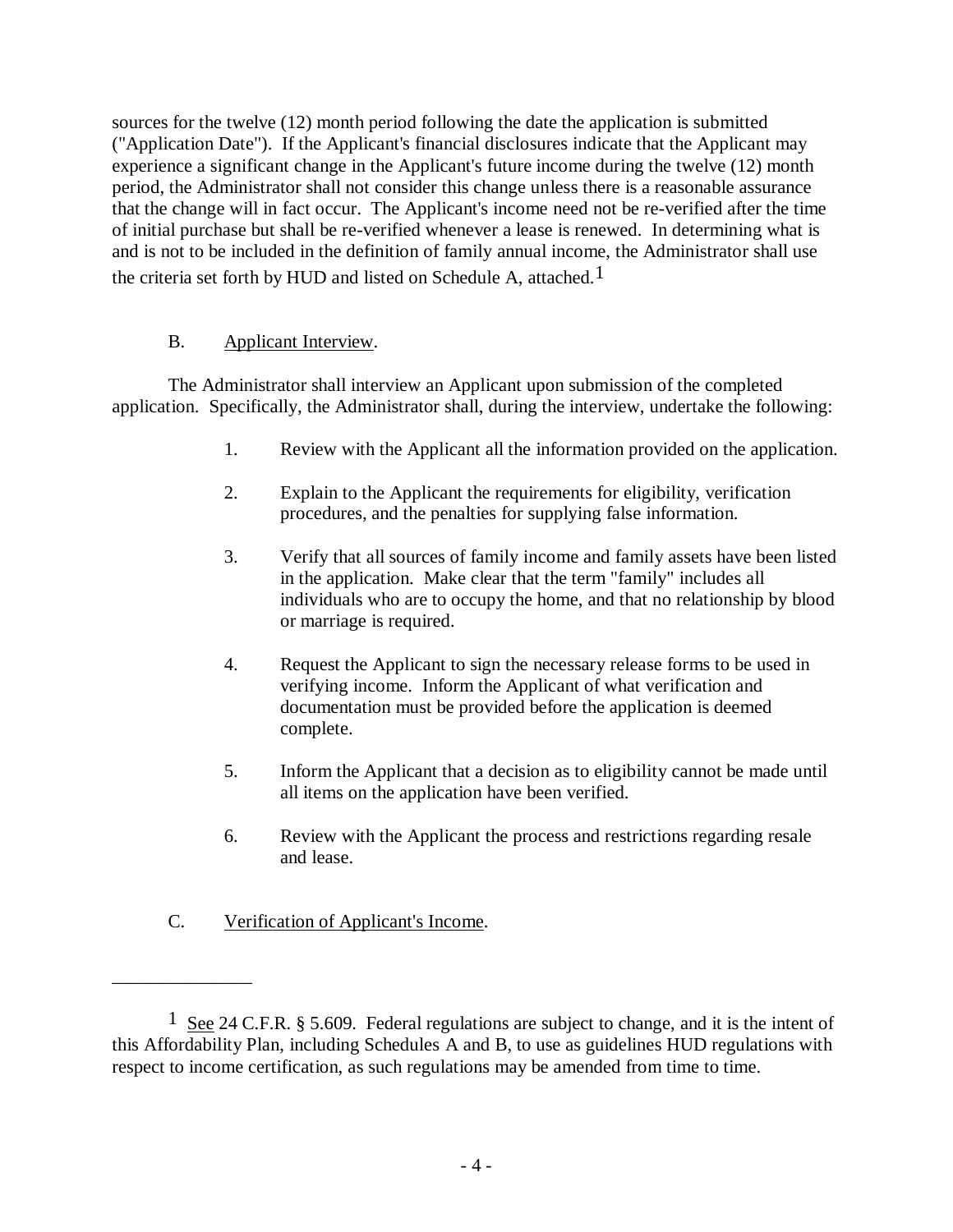Where it is evident from the income certification form provided by the Applicant that the Applicant is not eligible, additional verification procedures shall not be necessary. However, if the Applicant appears to be eligible, the Administrator shall require verification of the Applicant's reported income before an affordable unit is sold or leased to that applicant.

If applicable, the Applicant shall provide the documentation listed on Schedule B, attached hereto, to the Administrator. This list is not exclusive, and the Administrator may require any other verification or documentation as the Administrator deems necessary.

## **IX. Prioritization of Applicants For Offer.**

In the event that the number of qualified Applicants exceeds the number of affordable units, then the Administrator shall establish a priority list of applicants based on a "first come, first served" basis, subject to the applicant's income pre-certification eligibility and the preferences established in this Section IX. The affordable units will be offered according to the applicant's numerical listing. In the event that affordable units are built in phases, the same procedure shall be held for each phase.

## **X. Maximum Initial Rental Price.**

Calculation of the Maximum Rental for an affordable unit ("Maximum Rental Price"), so as to satisfy Conn. Gen. Stat. 8-30g, shall utilize the lesser of the area median income data for the Town of Hamden or the statewide median as published by HUD as in effect on the day a lease has been executed by both the Owner and Lessee so as to create a tenancy.

The Maximum Rental Price shall be calculated as follows:

#### *Calculation steps for a rental unit at 80 percent of area or statewide median*

- 1. Determine (relevant year) area median income or statewide median, adjusted for family size (calculated at 1.5 persons per bedroom), as published by HUD.
- 2. Calculate 80 percent of Step 1.
- 3. Calculate 30 percent of Step 2, representing the maximum portion of a family's income that may be used for housing.
- 4. Divide Step 3 by twelve (12) to determine the maximum monthly housing payment.
- 5. By reference to published HUD tables, determine the HUD Fair Market Rent for unit with comparable number of bedrooms. Multiply this amount by one hundred twenty percent (120%).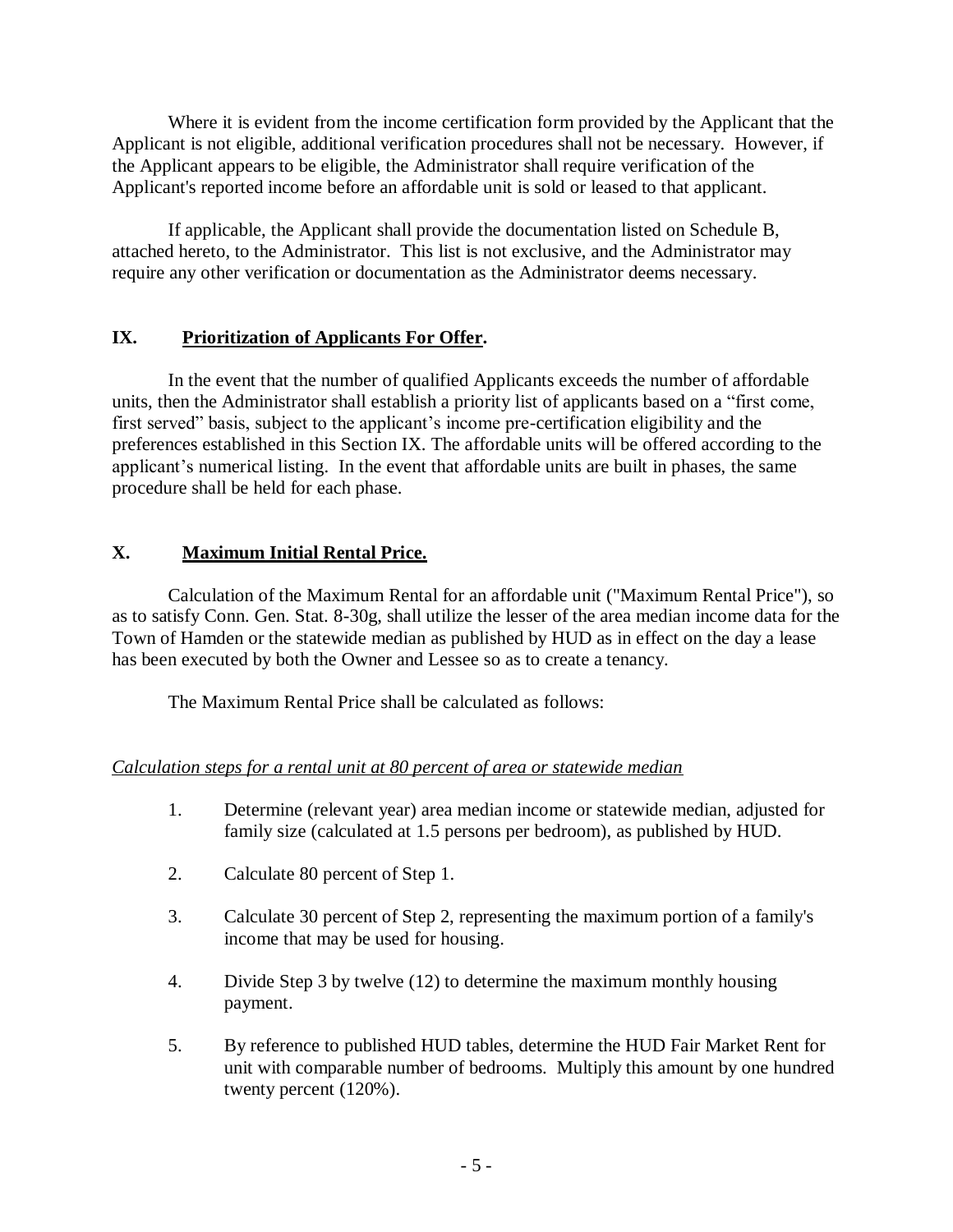- 6. Maximum monthly payment for this rental unit is the lesser of amount calculated in Step 4 or 5 above.
- 7. Determine by reasonable estimate monthly expenses for heat and utility costs, excluding telephone and cable television, but including any fee required of all tenants.
- 8. Maximum monthly outlay for rent plus estimated monthly expenses may not exceed the amount determined in Step 6.

#### *Calculation steps for a rental unit at 60 percent of area or statewide median*

- 1. Determine (relevant year) area median income or statewide median, adjusted for family size (calculated at 1.5 persons per bedroom), as published by HUD.
- 2. Calculate 60 percent of Step 1.
- 3. Calculate 30 percent of Step 2 representing the maximum portion of a family's income that may be used for housing.
- 4. Divide Step 3 by twelve (12) to determine the maximum monthly outlay.
- 5. By reference to published HUD tables, determine the HUD Fair Market Rent for comparable size unit.
- 6. Maximum monthly payment for this rental unit is the lesser of amount calculated in Step 4 or 5 above.
- 7. Determine by reasonable estimate monthly expenses for heat and utility costs, excluding telephone and cable television, but including any fee required of all tenants.
- 8. Maximum monthly outlay for rent plus estimated monthly expenses may not exceed the amount determined in Step 6.

#### **XI. Down Payments.**

Not applicable.

#### **XII. Required Fees And Access To Amenities.**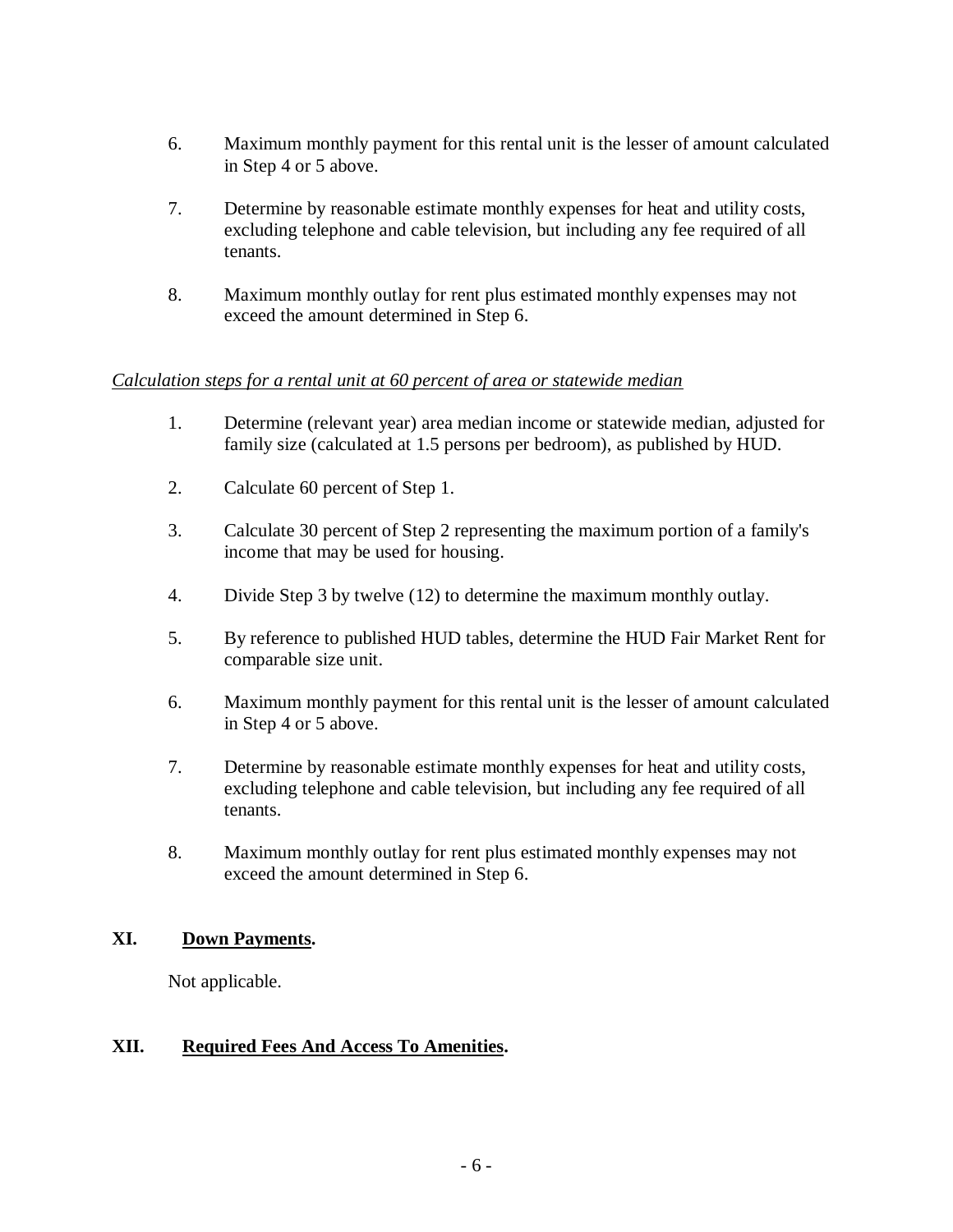All lessees of affordable units shall have the same rights and privileges as lessees of market-rate units within the development, including access to and use of recreational and community amenities. Fees charged to lessees of affordable units shall not be set so as to cause such lessees to pay more than the maximum monthly payment as determined in the preceding sample calculations.

#### **XIII. Principal Residence.**

Affordable units shall be occupied only as the principal residence of the Lessee.

#### **XIV. Requirement To Maintain Condition.**

All Lessees are required to maintain their units. The Lessee shall not destroy, damage or impair the unit, allow the unit to deteriorate, or commit waste on the unit.

#### **XV. Resale Of A Housing Opportunity Unit (If Converted).**

An Owner may sell his or her affordable unit provided the Owner complies with the restrictions concerning the sale of units as set forth in this Affordability Plan and in any applicable deed restrictions. If the Owner wishes to sell, the Owner shall notify the Administrator in writing. The Administrator shall then work with the Owner to calculate a Maximum Sale Price, as set forth in Section X, above. The Administrator shall provide written notice in the same manner as was followed for the initial sale, as set forth in Section VI, above. The Administrator shall bring any purchase offers received to the attention of the Owner.

The Owner may hire a real estate broker or otherwise individually solicit offers, independent of the Administrator's action, from potential purchasers. The Owner shall inform any potential purchaser of the applicable affordability restrictions before any purchase and sale agreement or lease agreement is executed by furnishing the potential purchaser with a copy of this Affordability Plan. The purchase and sale agreement shall contain a provision to the effect that the sale is contingent upon a determination by the Administrator that the potential purchaser meets the eligibility criteria set forth in this Plan. Once the purchase and sale agreement is executed by the Owner and potential purchaser, the potential purchaser shall immediately notify the Administrator in writing. The Administrator shall have thirty (30) days from such notice to determine the eligibility of the potential purchaser in accordance with the application process set forth in Section VIII, above. The Administrator shall notify the Owner and the potential purchaser of its determination of eligibility in writing within said thirty (30) day period. If the Administrator determines that the potential purchaser is not eligible, the purchase and sale agreement shall be void, and the Owner may solicit other potential purchasers. If the Administrator determines that the potential purchaser is eligible, the Administrator shall provide the potential purchaser and the Owner with a signed certification to the effect that the sale of the particular affordable unit has complied with the provisions of this Affordability Plan.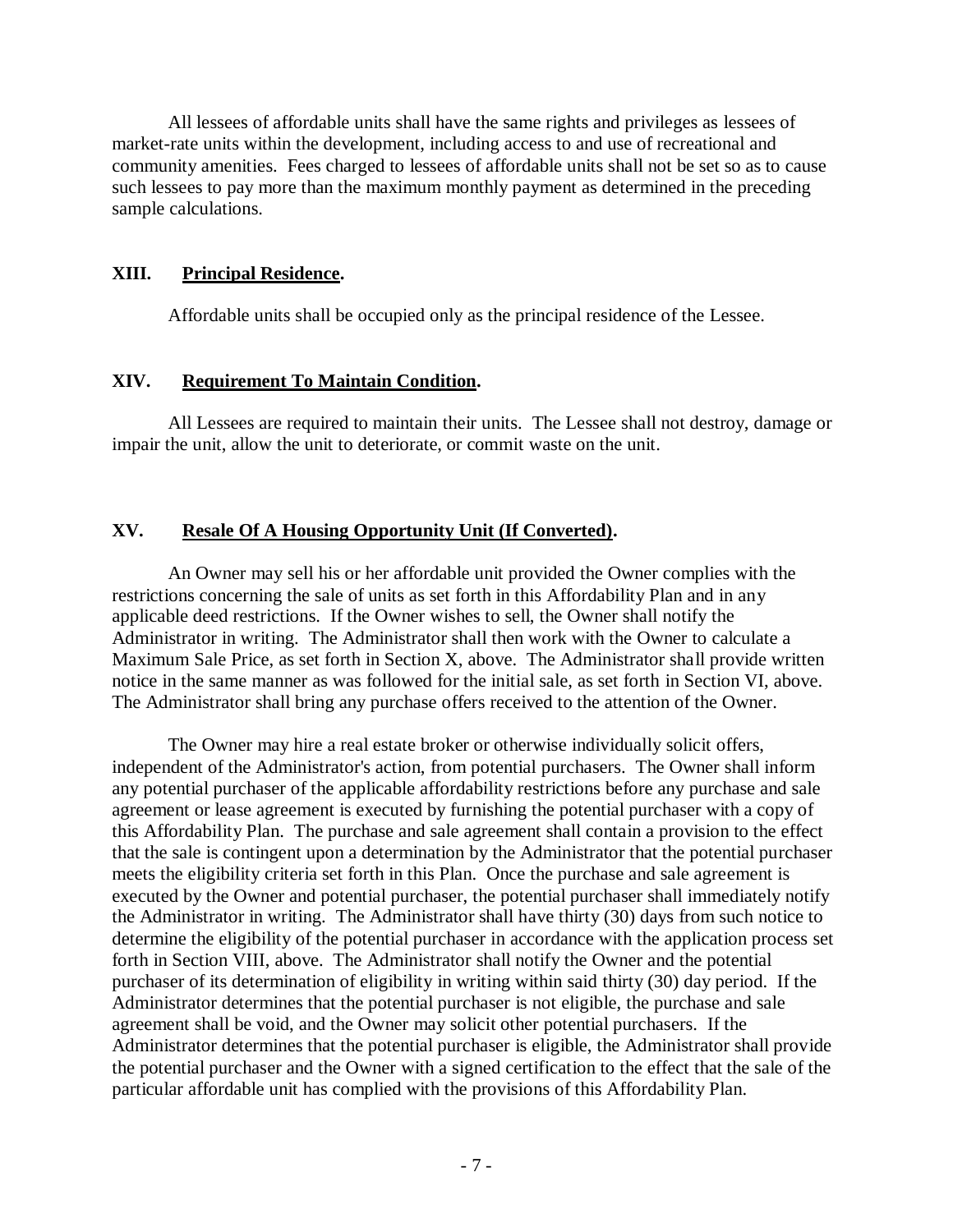In the event of any sale or transfer of an affordable unit by the Owner pursuant to this Paragraph, then, upon the closing of title with respect to such sale or transfer, the Owner shall pay a reasonable fee to the Administrator. Such reasonable fee shall be set by the administrator to cover expenses related to determining eligibility, calculating maximum sale price, and providing notice.

#### **XVI. Change Of Income Or Qualifying Status Of Tenant Of Rental Unit.**

If an affordable unit is rented, in the event that an affordable unit tenant's income changes so as to exceed the qualifying maximum, or if the tenant otherwise becomes disqualified, such tenant must provide notice to the Administrator within seven (7) days of the disqualification. Upon being disqualified, such tenant, following the procedures set forth below, shall have the option to vacate the unit within ninety (90) days, or to remain in the unit paying a market-rate rent. Within fifteen (15) days of receiving notice of a tenant's disqualification, the Administrator shall provide written notice to the tenant of the market-rate rent for the unit. The tenant shall notify the Administrator within fifteen (15) days of receipt of such notice whether the tenant will accept the market-rate rent or vacate. If the tenant elects to remain in the unit at the market rate, the Administrator shall offer the next available unit as an affordable unit, if necessary, in order for the development to comply with the minimum set aside for affordable units. So long as these procedures are followed, the project shall not be out of compliance with the minimum.

#### **XVII. Enforcement.**

The Hamden Planning and Zoning Commission shall retain all enforcement powers granted by the Connecticut General Statutes, including § 8-12, which powers include, but are not limited to, the authority, at any reasonable time, to inspect the property and to examine the books and records of the Administrator to determine compliance of affordable units with the affordable housing regulations. Should any affordable units be sold, affordability deed restrictions shall be included in each deed of an affordable unit during the forty (40) year period in which the affordability program is in place to provide notice of the affordability restrictions and to bind future purchasers.

#### **XIII. Deed Restrictions.**

A Deed Restriction shall be recorded in the Hamden Land Records, and in the event that any individual units are sold (if converted) included in each deed of an affordable unit during the forty (40) year period in which the affordability program is in place, to provide notice of the affordability restrictions and to bind future purchasers, successors and/or assigns of **THE SHERMAN AVENUE REAR APARTMENT COMPLEX**, and/or any individual unit owners.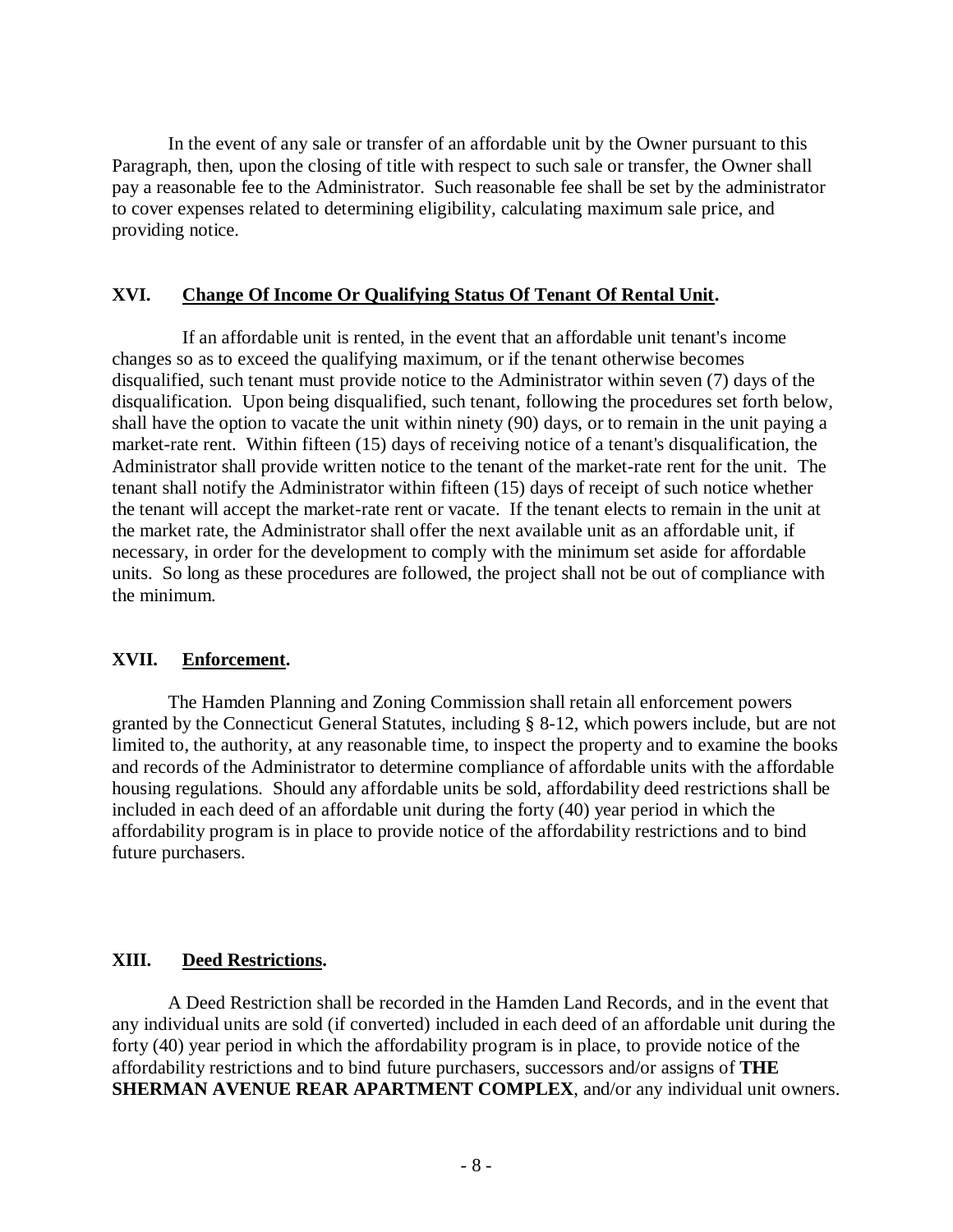A violation of this Affordability Plan or the deed restrictions shall not result in a forfeiture of title, but the Hamden Planning and Zoning Commission shall otherwise retain all enforcement powers granted by the Connecticut General Statues, including § 8-12, which powers include, but are not limited to, the authority, at any reasonable time, to inspect the property and to examine the books and records of the Administrator to determine compliance of affordable units with the affordable housing regulations.

#### **XIX. Binding Effect.**

This Affordability Plan shall be binding on the successors and assigns of **THE SHERMAN AVENUE REAR APARTMENT COMPLEX** and/or any individual unit owners.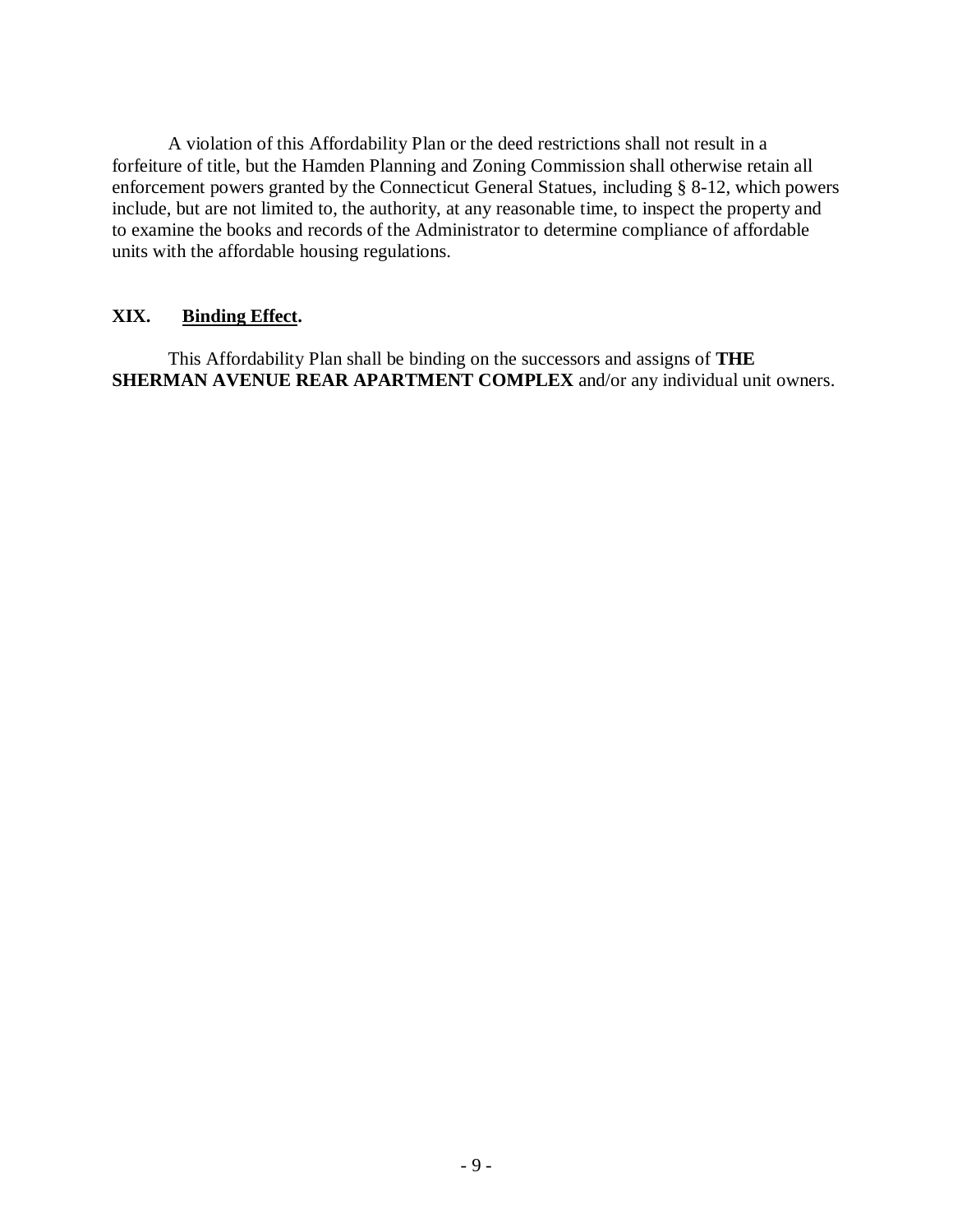#### **SCHEDULE A DEFINITIONS AND ELEMENTS OF ANNUAL FAMILY INCOME**

1. Annual income includes, but is not limited to, the following:

(a) The full amount, before any payroll deductions, of wages and salaries, overtime pay, commissions, fees, tips, bonuses and other compensation for personal services;

(b) The net income from operations of a business or profession, before any capital expenditures but including any allowance for depreciation expense;

(c) Interest, dividends, and other net income of any kind from real or personal property;

(d) The full amount of periodic payments received from social security, annuities, insurance policies, retirement funds, pensions, disability or death benefits, or other similar types of periodic payments;

(e) Payments in lieu of earnings, such as unemployment and disability compensation, worker's compensation, and severance pay;

(f) Welfare assistance. If the welfare assistance payments include an amount specifically designated for shelter and utilities that is subject to adjustment by the welfare assistance agency in accordance with the actual cost of shelter and utilities, the amount of welfare assistance to be included as income consists of the following:

- (i) The amount of the allowance exclusive of the amounts designated for shelter or utilities, plus
- (ii) The maximum amount that the welfare assistance agency could in fact allow the family for shelter and utilities;

(g) Periodic and determinable allowances, such as alimony and child support payments, and regular contributions or gifts received from persons not residing with the Applicant (e.g. periodic gifts from family members, churches, or other sponsored group, even if the gifts are designated as rental or other assistance);

(h) All regular pay, special pay and allowances of a member of the armed forces; and

(i) Any earned income tax credit to the extent it exceeds the income tax liability of the Applicant.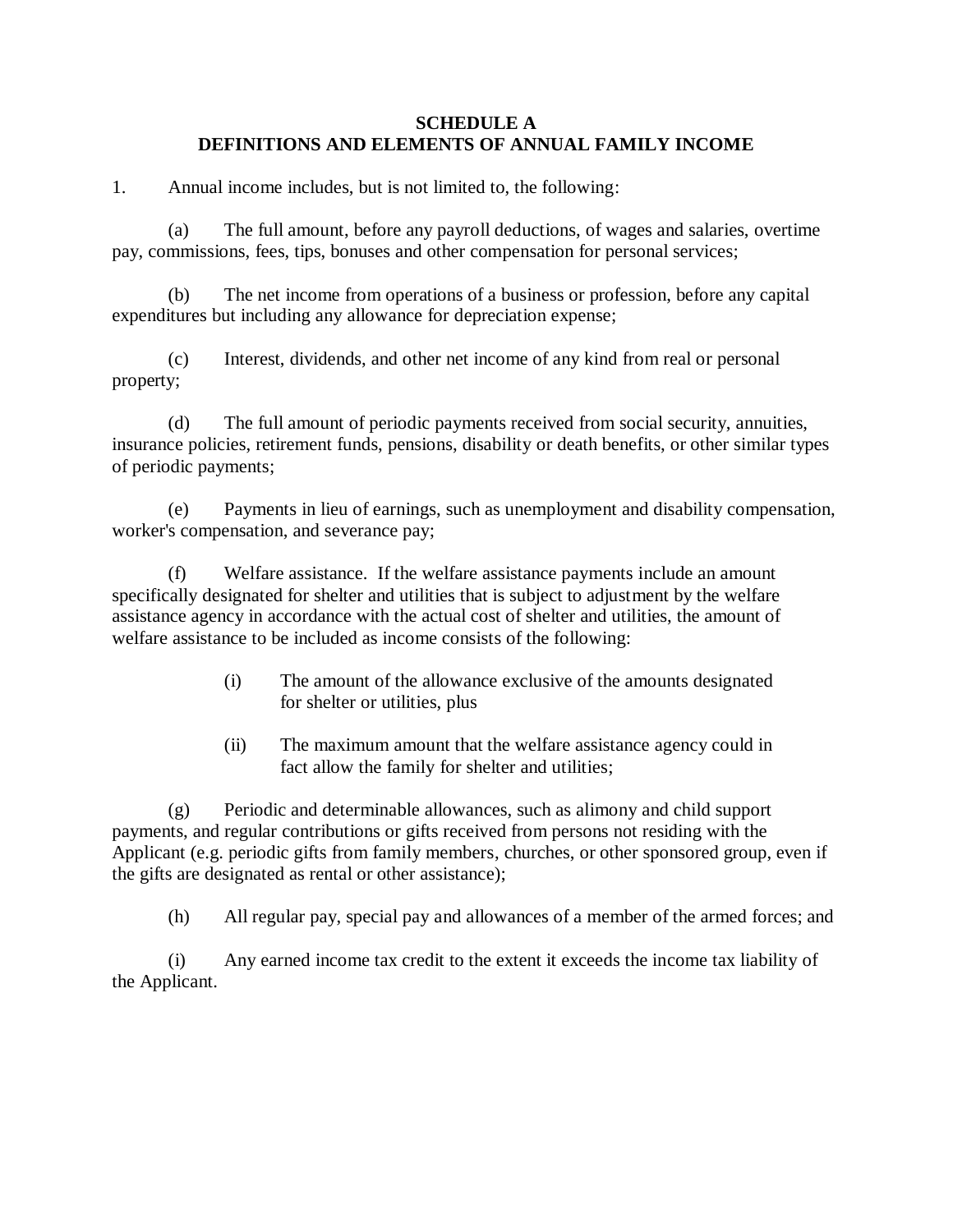2. Excluded from the definition of family annual income are the following:

(a) Income from employment of children under the age of 18;

(b) Payments received for the care of foster children;

(c) Lump-sum additions to family assets, such as inheritances, insurance payments, capital gains and settlement for personal or property losses;

(d) Amounts received that are specifically for, or in reimbursement of, the cost of medical expense for any family member;

(e) Amounts of educational scholarships paid directly to the student or to the educational institution, and amounts paid by the government to a veteran in connection with education costs;

(f) Amounts received under training programs funded by HLTD;

(g) Food stamps; and

(h) Temporary, nonrecurring or sporadic income (including gifts that are not regular or periodic).

3. Net family assets for purposes of imputing annual income include the following:

(a) Cash held in savings and checking accounts, safety deposit boxes, etc.;

(b) The current market value of a trust for which any household member has an interest;

(c) The current market value, less any outstanding loan balances of any rental property or other capital investment;

(d) The current market value of all stocks, bonds, treasury bills, certificates of deposit and money market funds;

(e) The current value of any individual retirement or Keogh account;

(f) The cash value of a retirement or pension fund which the family member can withdraw without terminating employment or retiring;

(g) Any lump-sum receipts not otherwise included in income (i.e., inheritances, capital gains, one-time lottery winnings, and settlement on insurance claims);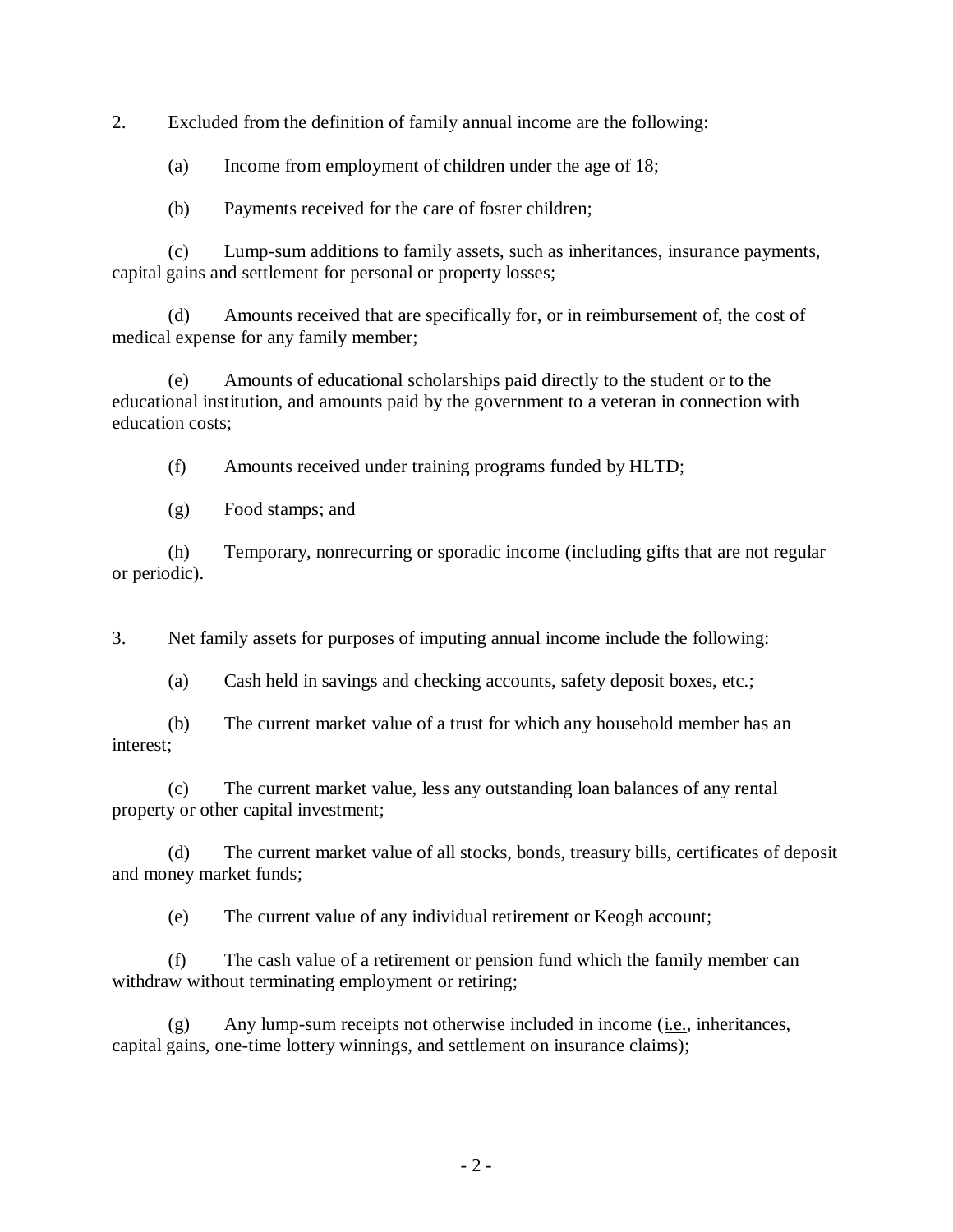(h) The current market value of any personal property held for investment (i.e., gems, jewelry, coin collections); and

(i) Assets disposed of within two  $(2)$  years before the Application Date, but only to the extent consideration received was less than the fair market value of the asset at the time it was sold.

4. Net family assets do not include the following:

- (a) Necessary personal property (clothing, furniture, cars, etc.);
- (b) Vehicles equipped for handicapped individuals;
- (c) Life insurance policies;
- (d) Assets which are part of an active business, not including rental properties; and

(e) Assets that are not accessible to the Applicant and provide no income to the Applicant.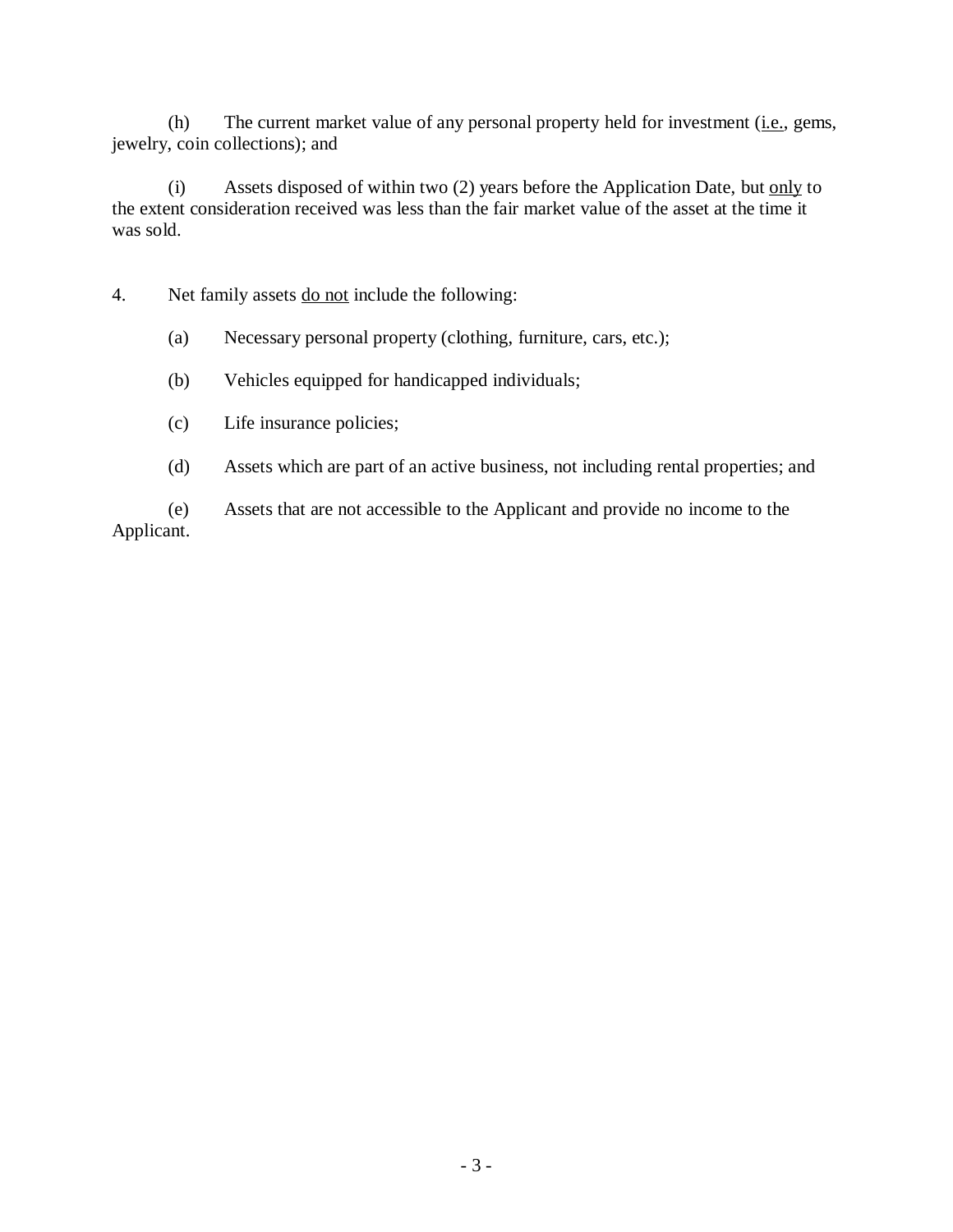#### **SCHEDULE B DOCUMENTATION OF INCOME**

The following documents shall be provided, where applicable, to the Administrator to determine income eligibility:

#### 1. Employment Income.

Verification forms must request the employer to specify the frequency of pay, the effective date of the last pay increase, and the probability and effective date of any increase during the next twelve (12) months. Acceptable forms of verification (of which at least one must be included in the Applicant file**)** include:

(a) An employment verification form completed by the employer.

(b) Check stubs or earnings statement showing Applicant's gross pay per pay period and frequency of pay.

(c) W-2 forms if the Applicant has had the same job for at least two years and pay increases can be accurately projected.

(d) Notarized statements, affidavits or income tax returns signed by the Applicant describing self-employment and amount of income, or income from tips and other gratuities.

#### 2. Social Security, Pensions, Supplementary Security Income, Disability Income.

(a) Benefit verification form completed by agency providing the benefits.

(b) Award or benefit notification letters prepared and signed by the authorizing agency. (Since checks or bank deposit slips show only net amounts remaining after deducting SSI or Medicare, they may be used only when award letter cannot be obtained.)

(c) If a local Social Security Administration (SSA) office refuses to provide written verification, the Administrator should meet with the SSA office supervisor. If the supervisor refuses to complete the verification forms in a timely manner, the Administrator may accept a check or automatic deposit slip as interim verification of Social Security or SSI benefits as long as any Medicare or state health insurance withholdings are included in the annual income.

3. Unemployment Compensation.

(a) Verification form completed by the unemployment compensation agency.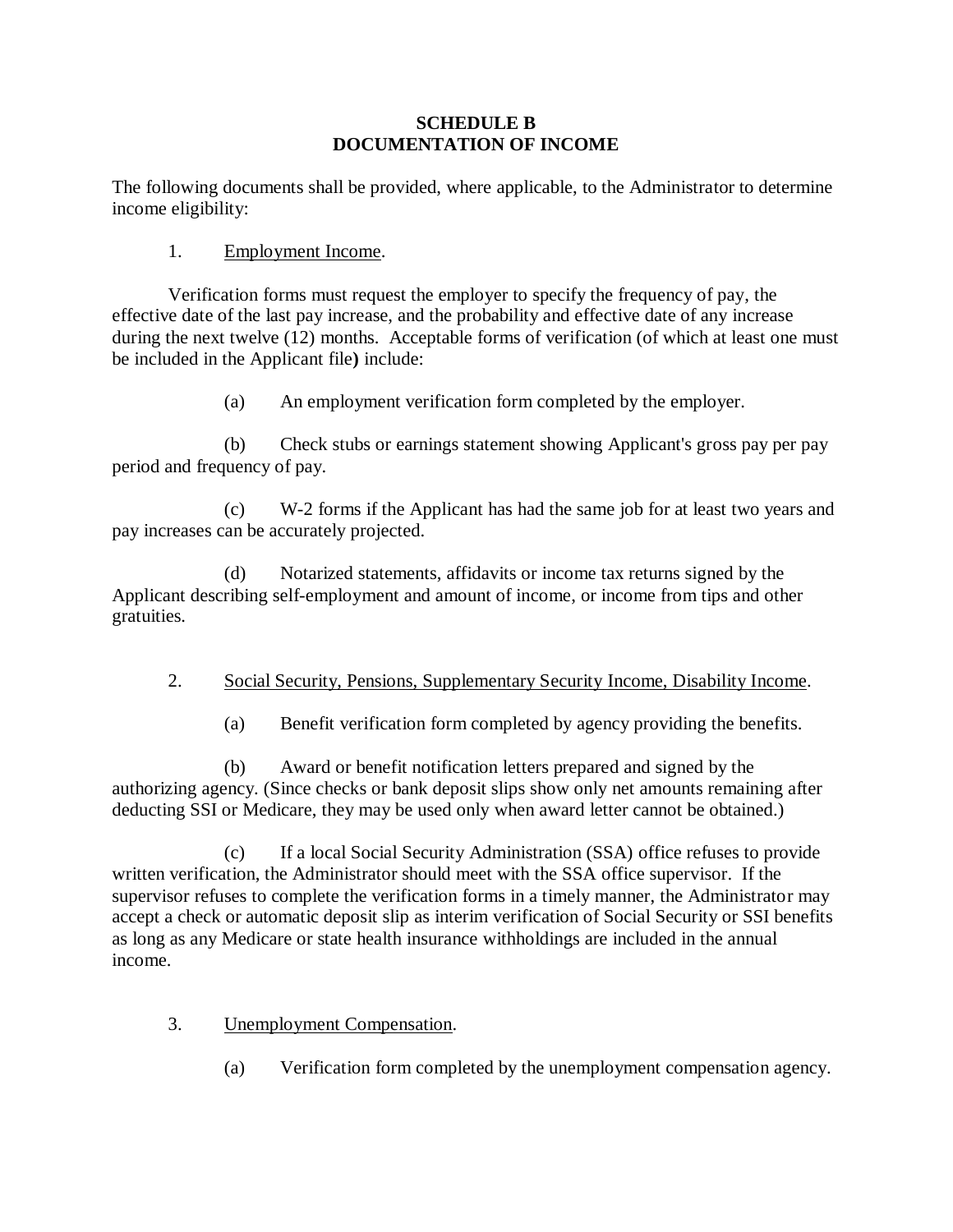(b) Records from unemployment office stating payment dates and amounts.

#### 4. Government Assistance.

(a) All Government Assistance Programs. Agency's written statements as to type and amount of assistance Applicant is now receiving, and any changes in assistance expected during the next twelve (12) months.

(b) Additional Information for "As-paid" Programs: Agency's written schedule or statement that describes how the "as-paid" system works, the maximum amount the Applicant may receive for shelter and utilities and, if applicable, any factors used to ratably reduce the Applicant's grant.

## 5. Alimony or Child Support Payments.

(a) Copy of a separation or settlement agreement or a divorce decree stating amount and type of support and payment schedules.

(b) A letter from the person paying the support.

(c) Copy of latest check. The date, amount, and number of the check must be documented.

(d) Applicant's notarized statement or affidavit of amount received or that support payments are not being received and the likelihood of support payments being received in the future.

## 6. Earned Income Tax Credit.

(a) For credits applied in one lump sum against tax liability, use income tax return (IRS Form 1040 or 1040A).

(b) For credits applied through regular salary paychecks, use IRS Form W-5 (Earned Income Credit Advance Payment Certificate).

7. Net Income from a Business.

The following documents show income for the prior years. The Administrator must consult with Applicant and use this data to estimate income for the next twelve (12) months.

> (a) IRS Tax Return, Form 1040, including any: Schedule C (Small Business)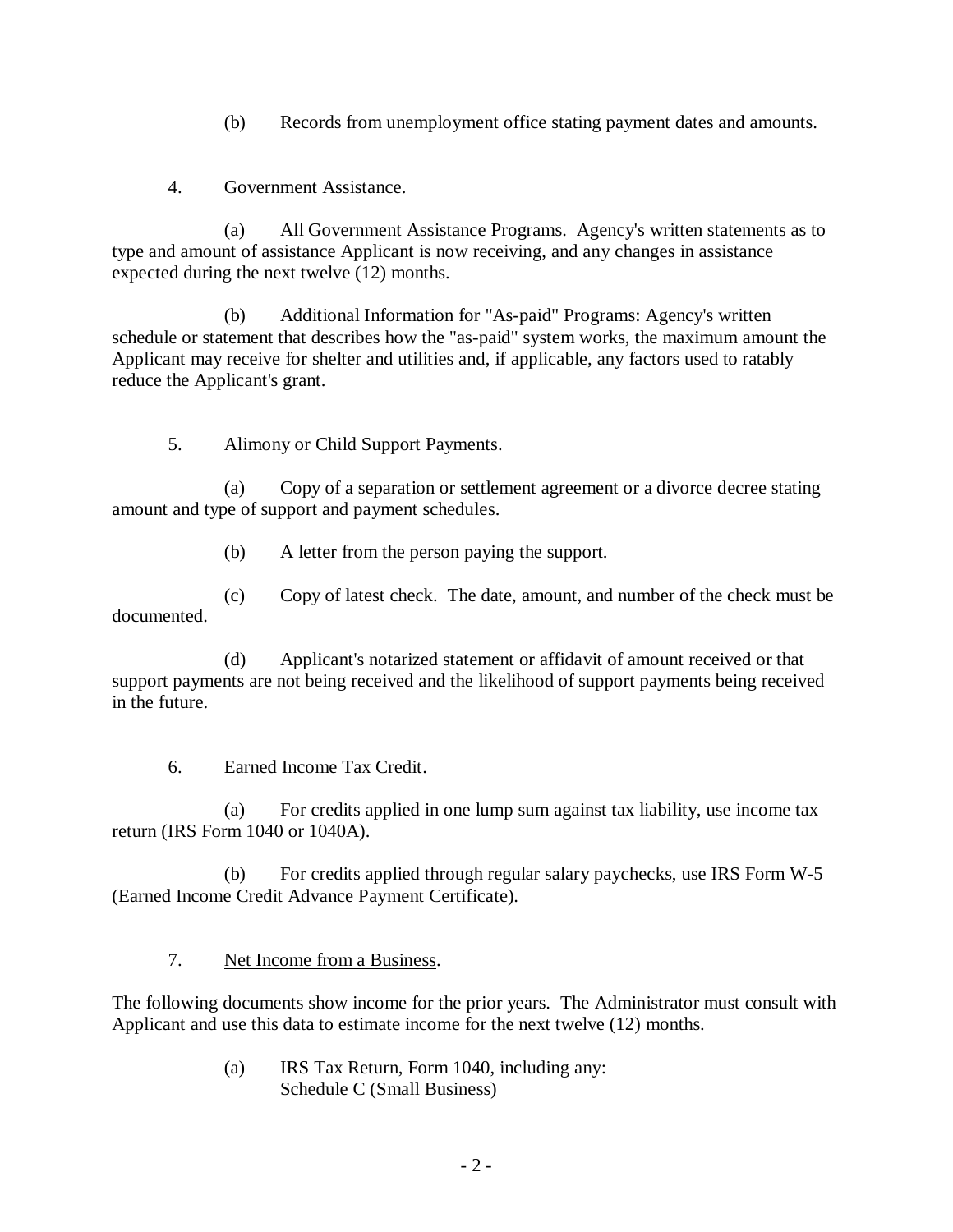Schedule E (Rental Property Income) Schedule F (Farm Income)

(b) An accountant's calculation of depreciation expense, computed using straight-line depreciation rules. (Required when accelerated depreciation was used on the tax return or financial statement.)

(c) Audited or unaudited financial statement(s) of the business.

(d) A copy of a recent loan application listing income derived from the business during the previous twelve (12) months.

(e) Applicant's notarized statement or affidavit as to net income realized from the business during previous years.

## 8. Recurring Gifts.

(a) Notarized statement or affidavit signed by the person providing the assistance. Must give the purpose, dates and value of gifts.

(b) Applicant's notarized statement or affidavit that provides the information above.

## 9. Scholarships, Grants, and Veterans Administration Benefits for Education.

(a) Benefactor's written confirmation of amount of assistance, and educational institution's written confirmation of expected cost of the student's tuition, fees, books and equipment for the next twelve (12) months. To the extent the amount of assistance received is less than or equal to actual educational costs, the assistance payments will be excluded from the Applicant's gross income. Any excess will be included in income.

(b) Copies of latest benefit checks, if benefits are paid directly to student. Copies of canceled check or receipts for tuition, fees, books, and equipment, if such income and expenses are not expected to changed for the next twelve (12) months.

(c) Lease and receipts or bills for rent and utility costs paid by students living away from home.

## 10. Family Assets Currently Held.

For non-liquid assets, collect enough information to determine the current cash value (i.e., the net amount the Applicant would receive if the asset were converted to cash).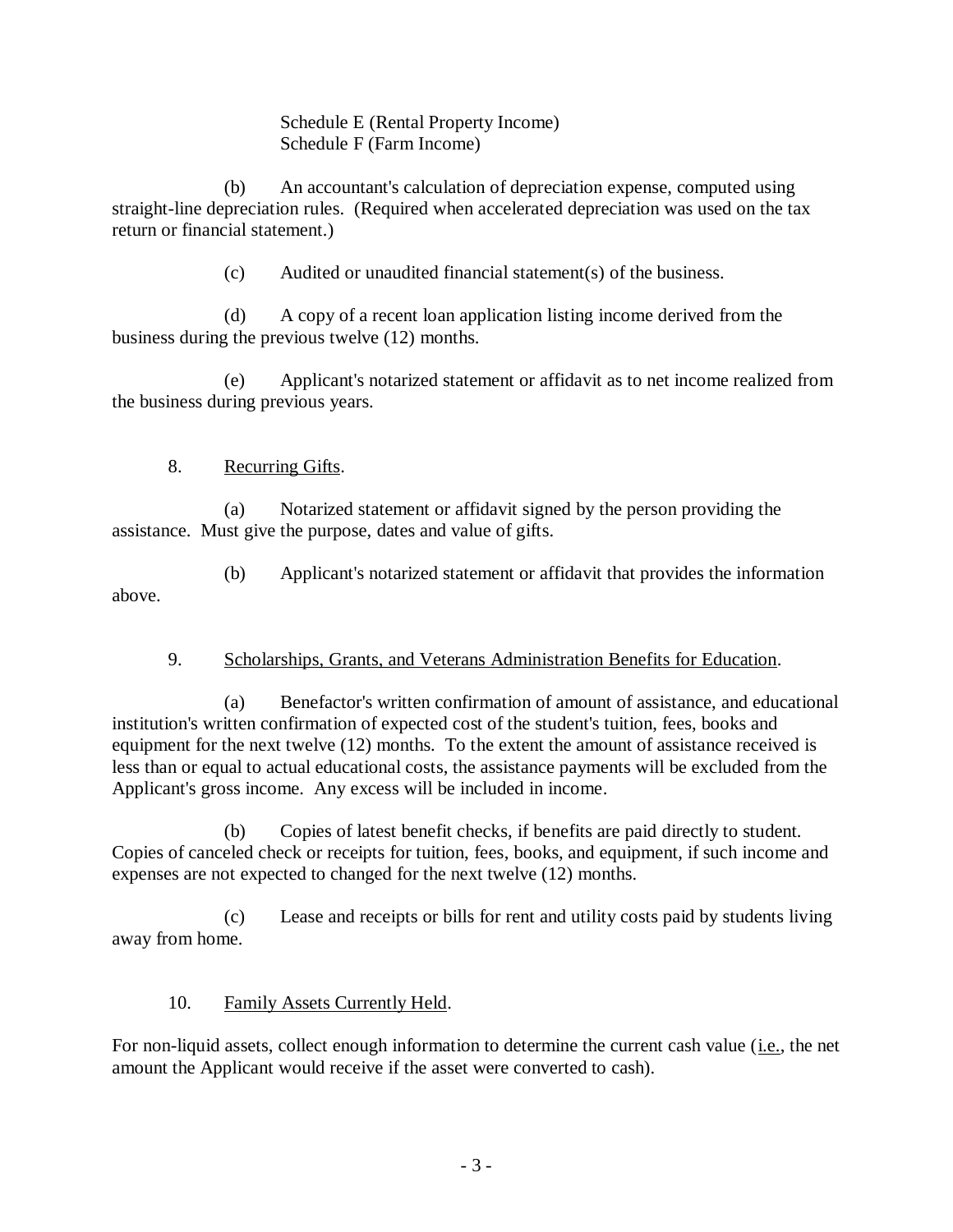(a) Verification forms, letters, or documents from a financial institution, broker, etc.

(b) Passbooks, checking account statements, certificates of deposit, bonds, or financial statements completed by a financial institution or broker.

(c) Quotes from a stock broker or realty agent as to net amount Applicant would receive if Applicant liquidated securities or real estate.

(d) Real estate tax statements if tax authority uses approximate market value.

(e) Copies of closing documents showing the selling price, the distribution of the sales proceeds and the net amount to the borrower.

(f) Appraisals of personal property held as a investment.

(g) Applicant's notarized statements or signed affidavits describing assets or verifying the amount of cash held at the Applicant's home or in safe deposit boxes.

#### 11. Assets Disposed of for Less Than Fair Market Value ("FMV") During Two Years Preceding Application Date.

(a) Applicant's certification as to whether it has disposed of assets for less than FMV during the two (2) years preceding the Application Date.

(b) If the Applicant states that it did dispose of assets for less than FMV, then a written statement by the Applicant must include the following:

- (i) A list of all assets disposed of for less than FMV;
- (ii) The date Applicant disposed of the assets;
- (iii) The amount the Applicant received; and
- (iv) The market value to the asset(s) at the time of disposition.

#### 12. Savings Account Interest Income and Dividends.

(a) Account statements, passbooks, certificates of deposit, etc., if they show enough information and are signed by the financial institution.

(b) Broker's quarterly statements showing value of stocks or bonds and the earnings credited the Applicant.